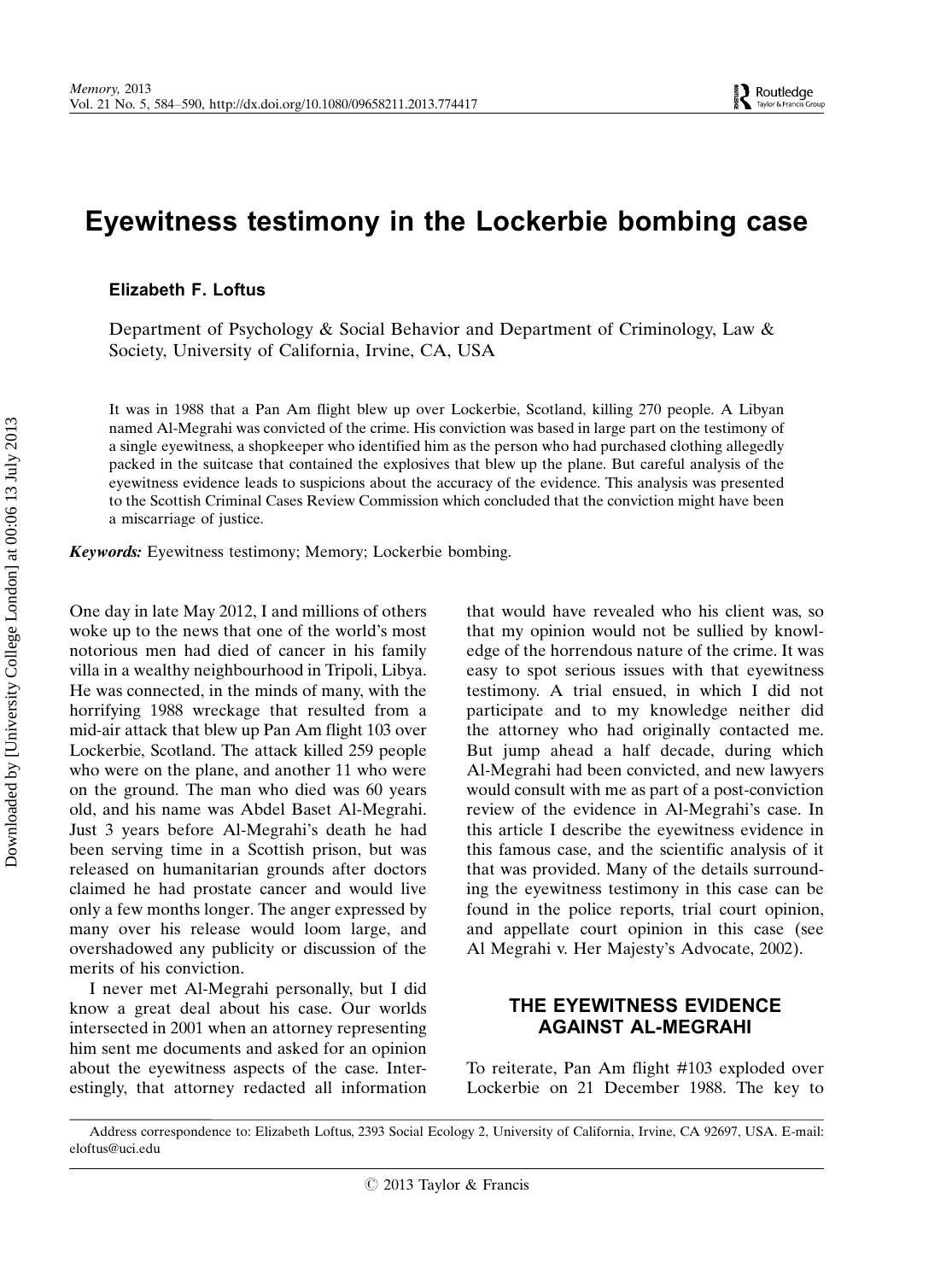convicting Al-Megrahi at his trial, held over 12 years later, was the testimony of a man named Mr Gauci, a Maltese shopkeeper. Al-Megrahi had allegedly purchased trousers, pyjamas, and other clothing from Mr Gauci at Mary's House in November or December of 1988. Those items were thought to be packed in the Samsonite suitcase that contained the explosives which themselves were hidden in a Toshiba radio cassette player.

Mr Gauci was first interviewed on 1 September 1989, nearly 9 months after the clothing purchase (Trial Court Opinion, hereafter TC). The police reports reveal that, upon being shown pyjamas with a distinct pattern, Gauci recalled that one day in winter 1988 he had been working alone in the shop when a man came in shortly before the 7 pm closing time. The man did not seem to care what he bought, saying that the items were not for him. The shopper paid in cash, about 56 Maltese pounds. He walked out of the shop with his umbrella opened as it was raining. The man returned, and then the two of them brought the purchases out to a taxi. Gauci described the shopper as six feet or more in height, big chest, large head, clean shaven, wearing a dark-coloured two-piece suit, and speaking Libyan. Gauci couldn't remember the day or date but thought it was a weekday. He went on to say that he thought he would be able to identify the man.

Less than 2 weeks later, on 13 September 1989, Gauci went to the police headquarters and tried to make a photofit likeness of the shopper. After viewing the photofit created by the office, Gauci felt the hair and forehead were close, as were the nose, mouth, shape of face, and thickness of neck. The shopper's eyes were a bit bigger than in the photofit. Gauci said that the shopper was about 50 years old and the man in the photofit looked to be between 45 and 50. The photofit construction is shown in Figure 1a.

Later that same day Gauci worked with a police artist to produce a sketch, which he felt was slightly better than the photofit. Later he said the artist sketch looked quite like the shopper, with exactly the same hair, nose, and eyebrows. That sketch is shown in Figure 1b.

A day later, on 14 September 1989, Gauci again went to police headquarters and looked at two cards of photos, containing a total of 19 photos. He identified one man as similar but said that he was too young to be the shopper. If only older by 20 years, the man in that photo would look like the shopper. The photo that Gauci



Figure 1. Gauci's attempts to remember the shopper. (a) Photofit construction of the shopper. (b) Artist sketch of the shopper.

selected was in the second card, top row, #2, shown in Figure 2.

There were other viewings of photographs, one of which was telling. On 6 December 1989 Gauci looked at a set of photos that included a man named Abo Talb, but did not make an identification. But subsequently, since in 1989, Gauci's brother showed him a story from The Sunday Times (15 Nov, p. A15) which contained a photo of Abo Talb. This time Gauci thought he resembled the shopper. That magazine photo is shown in Figure 3.

On 31 August 1990, over 1.5 years after the clothing purchase at Mary's House, Gauci examined more photos with no identification. The next month Gauci examined 39 photos in an album, including a photo of Abo Talb, with no identification.

On 15 February 1991 Gauci went to police headquarters to look at more photos. He was asked to try to picture the man in his mind and told that the shopper may or may not be in the set. As he examined the card containing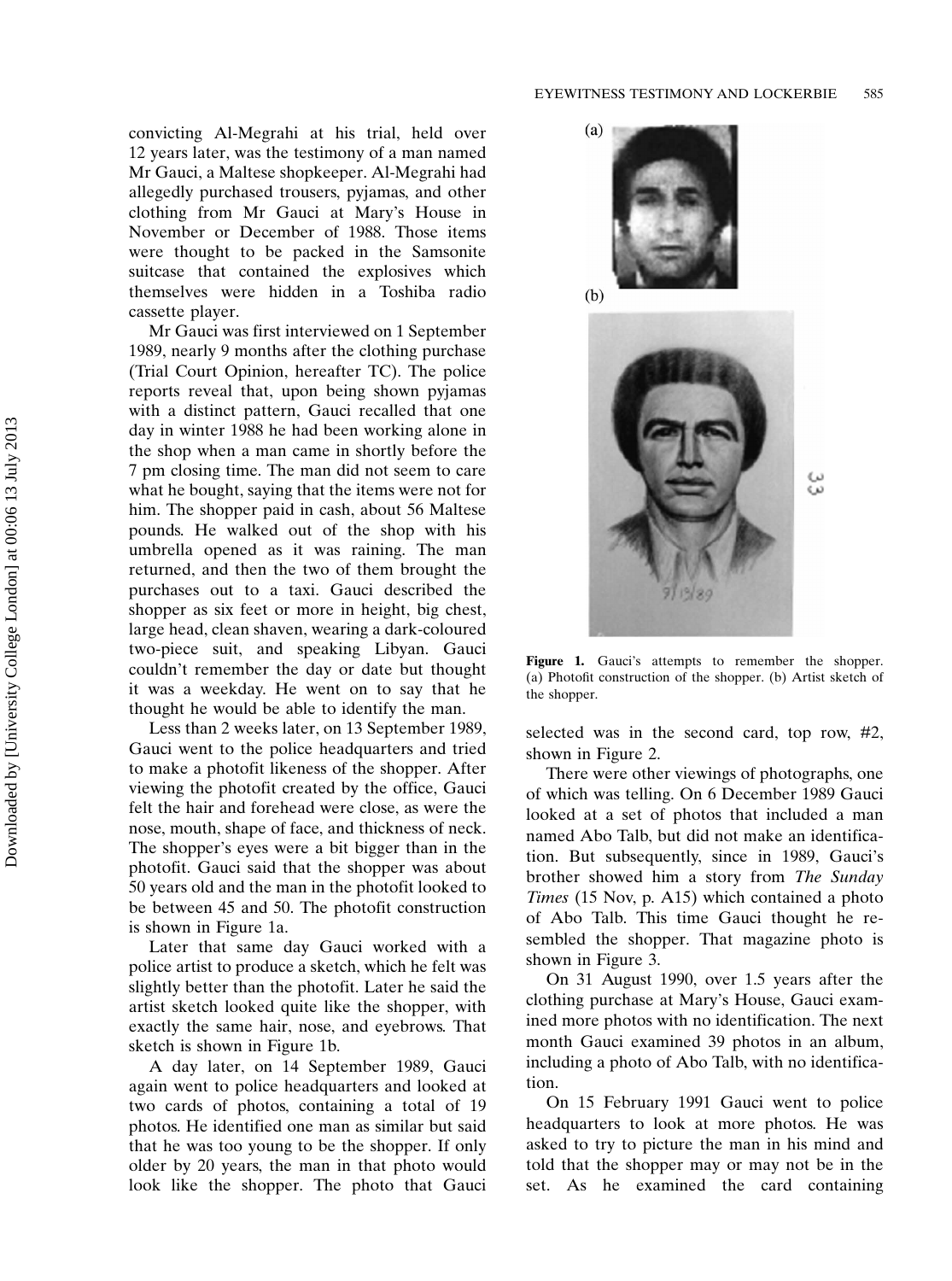

Figure 2. Photos shown to Gauci.



Figure 3. Magazine photo of Abo Talb.

12 photos, his first impression was that the photos were all of younger men. When urged to look carefully, he pointed to #8 and said he was similar to the shopper, but his hair was too long. Gauci thought #8 looked about 30 years old, and said he would have to look at least 10 years older to look like the shopper. The array of 12 photos is shown in Figure 4. It contains Al-Megrahi's passport photo from 1986 (Al-Megrahi was 34 years old when that photo was taken). This highly tentative identification of Al-Megrahi thus occurred more than 2 years after the clothing purchase.

In late 1998 or early 1999 Gauci saw a magazine photo showing a man with glasses. Gauci said it "looked like" the shopper, but without glasses. Educated speculation suggested that this photo was of Al-Megrahi and had appeared in *Focus* magazine (and is reproduced in Figure 5).

Two subsequent viewings of Al-Megrahi were crucial. In April 1999 Gauci attended a line-up in the Netherlands, and said that he ''thinks number 5'' which was Al-Megrahi. At trial in 2000 Gauci was asked if he saw the shopper in the courtroom, and he pointed to Al-Megrahi saying, ''He is the man on this side. He resembles him a lot,'' (Gauci trial testimony).

## SCIENTIFIC FACTORS RELEVANT TO THE GAUCI TESTIMONY

Based on these case facts there are numerous factors that are relevant, about which an eyewitness expert might have testified if one had been called at trial. These factors were described by me in a report prepared for attorneys for Al-Megrahi during his post-conviction appeals.

#### Exposure time

Gauci's first ''identification'' of Al-Megrahi occurred on 15 February 1991, over 2 years after the clothing purchase. This is an extraordinarily long period of time. Not only does memory fade substantially over this time period, but the memory becomes increasingly vulnerable to post-event information (which I discuss later). Studies of the recognition of faces of strangers have shown poor performance after a year has passed. Of particular interest was the field study by Brigham, Maass, Snyder, and Spaulding (1982) which used convenience store clerks as participants. The clerks saw a ''customer'' engage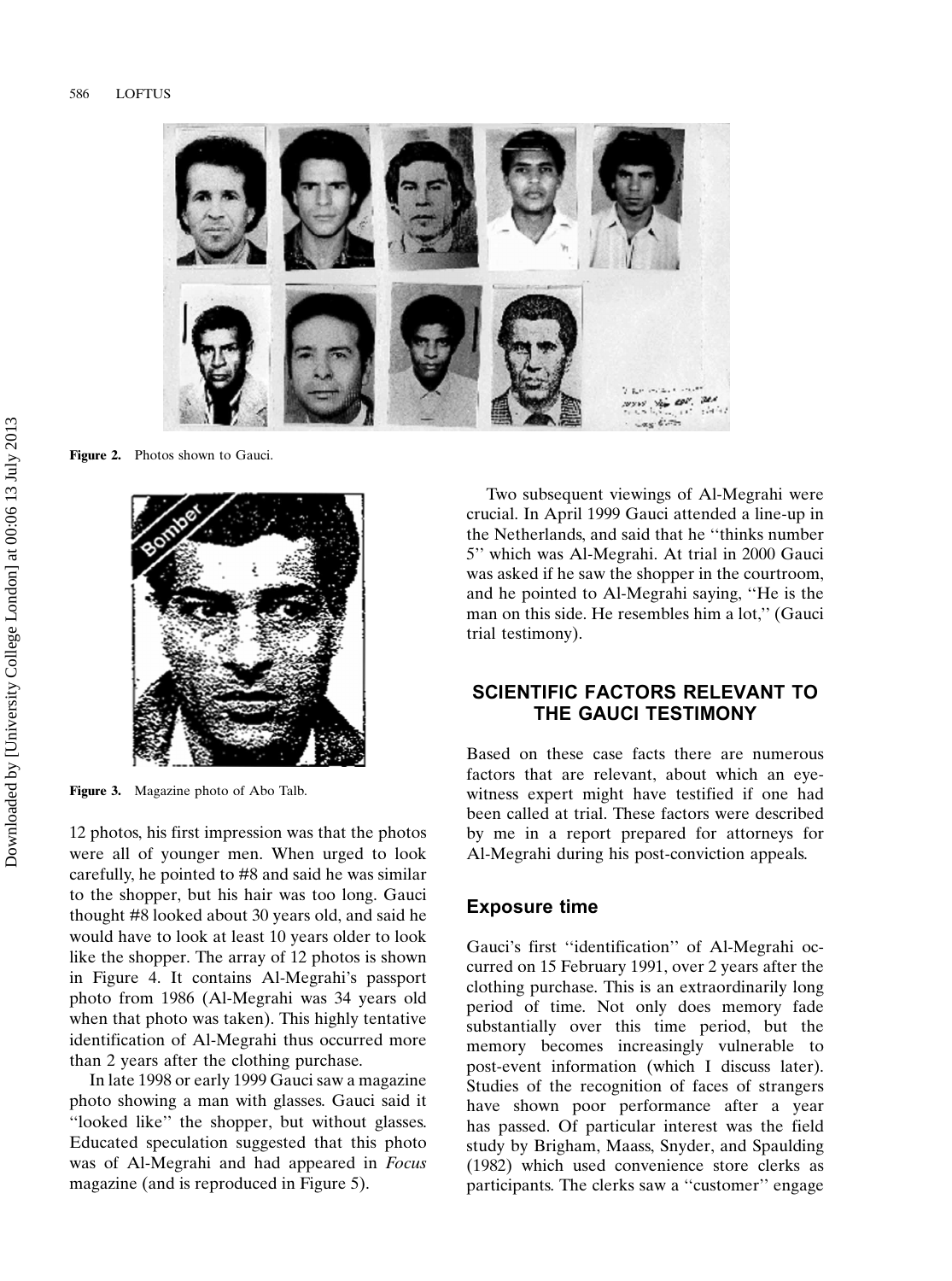

Figure 4. Photo array containing Al-Megrahi's passport photograph.



Figure 5. Magazine photo of Al-Megrahi.

in some unusual behaviour for several minutes, and attempted to identify that ''customer'' 1 day later. Most of the clerks performed so poorly on the identification test that the researchers shortened the delay to 2 hours.

## Post-event information

When people are exposed to information after an event is over, that new information can become incorporated into the witness's memory and can cause an alteration, distortion, or even a supplementation to the memory. If a long period of time has passed since a key event has occurred, the memories are even more susceptible to post-event contamination (for reviews see Frenda, Nichols, & Loftus, 2011; Loftus, 2005). It is of interest that Gauci made his first tentative identification of Al-Megrahi in February 1991, but identified him from a line-up in April 1999. A few months prior to the line-up, Gauci had been exposed to a photo of Al-Megrahi. Did the photo serve as post-event information, causing Al-Megrahi to look familiar when Gauci viewed him at the line-up? Did Gauci see other photos of Al-Megrahi prior to making his identification? For example, did he happen to see any of the numerous dead-or-alive wanted posters (or matchboxes) that were available in Libya and its neighbouring countries, which contained photos of Al-Megrahi? Post-event information may also be responsible for other changes in Gauci's ''memory'', which I discuss later.

## Discrepancies between Gauci's initial description and Al-Megrahi's appearance

Gauci initially described the shopper as 6 feet or more tall, and about age 50. But Al-Megrahi is only 5 feet 8 inches, and would have been 36 years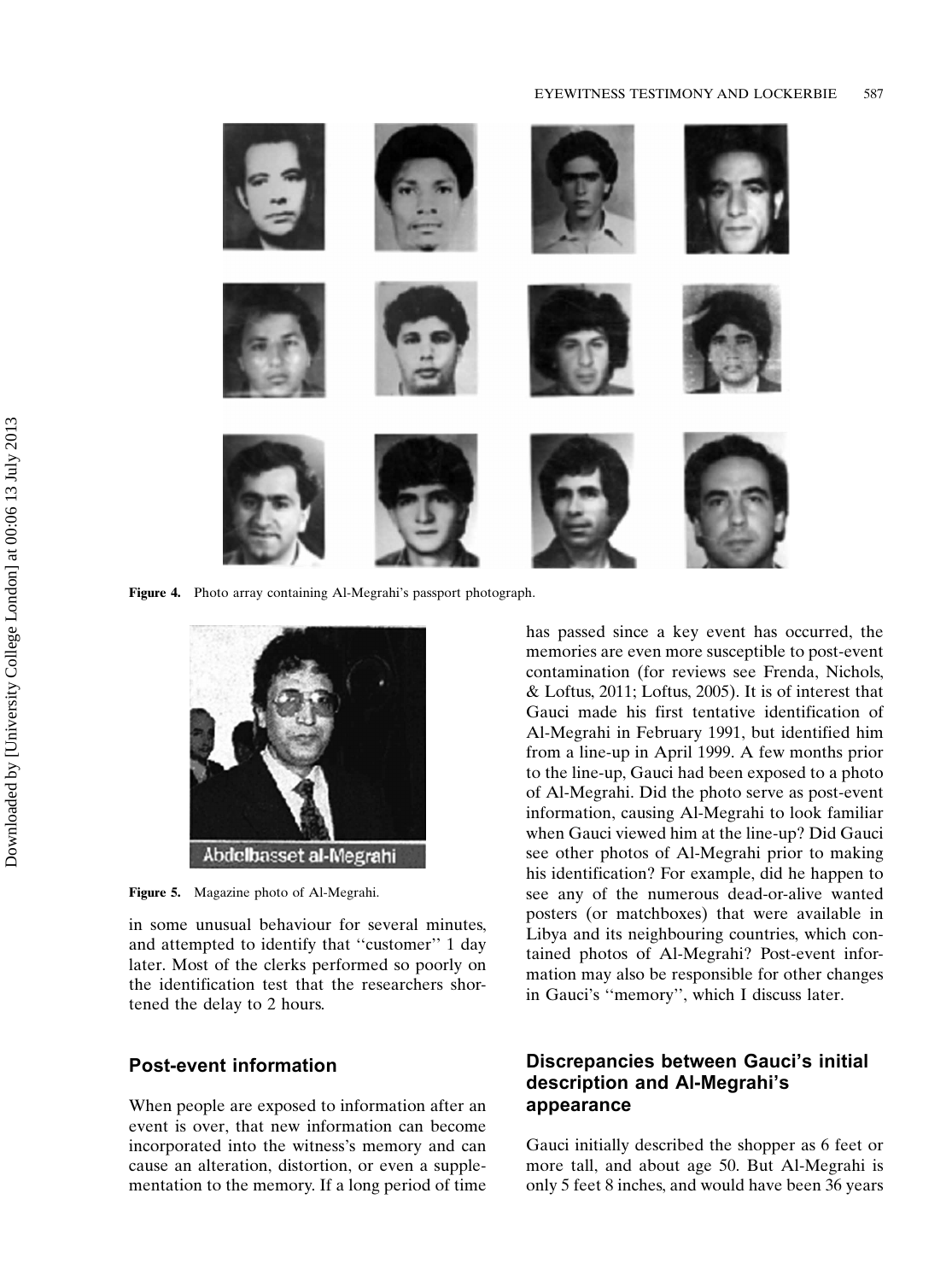old at the time of the clothing purchase in 1988. Interestingly, by the time of trial in 2000, Gauci's recollection was changing to be more in line with the Al-Megrahi's characteristics. Gauci said, for example, that the shopper was ''below 6 feet''. When he was confronted with his prior statement in which he had previously said ''6 feet or more'' he insisted that he had always said ''6'' but not said ''more than 6''. Assuming that the police report is not in error, this may be an example of "hindsight bias" in which people tend to think that the current recollection is one which they had before.

## **Confidence**

When people make an identification they often express a level of confidence that is associated with the choice (e.g., I'm 80% sure, I'm pretty sure). But a good deal of research shows that confidence and accuracy are often only weakly related to each other (for a useful discussion, see Roediger, Wixted, & Desoto, 2012). Another issue concerning expressions of confidence is that they are malleable. When witnesses get feedback about their identification (e.g., ''That's the suspect, good job) they become even more confident about their identification than they were before the feedback (Wells, Olson, & Charman, 2003). That enhanced confidence makes their identification more impressive to a trier of fact. In his trial testimony in 2000 Gauci said, ''He is the man on this side.'' This expression exudes more confidence than Gauci was providing at the time of his initial tentative identification of Al-Megrahi, when he said ''he was similar'' but the person in the photo was too young.

#### Photo-biased identification

Consider what can happen when a witness views an individual during a crime, and later sees a photograph of a potential suspect. The photograph viewing can influence what happens thereafter. When the person in the photo is seen live (as in a police line-up), he can look familiar, and that familiarity can result in a positive identification, even though the identified individual is innocent (Deffenbacher, Bornstein, & Penrod, 2006). This is sometimes called a photo-biased identification, and this phenomenon might have occurred in the current case, since the viewing of a photo of Al-Megrahi occurred within months of the line-up. In one study showing the dangers of viewing photographs the results were fairly dramatic. Of the persons in the line-up who had never been seen before, 8% were mistakenly ''identified'' as criminals. However, if a person's mugshot had been seen before the line-up the chances of being falsely identified as a criminal rose to 20% (Brown, Deffenbacher, & Sturgill, 1977).

### Cross-racial identification

Gauci is Maltese. He made an identification of a Libyan who purchased items from him. It has long been known that when a member of one race tries to identify a stranger of a different race, more mistakes are made than occur with same-race identifications (Horry, Wright, & Tredoux, 2010; Marcon, Susa, & Meissner, 2009). The studies have been done with Blacks, Hispanics, Asians, Israeli–Arab identifications, and other cross-race groups, but not explicitly with the Maltese Libyan combination. However, it is not unreasonable to hypothesise that there might be a kind of cross-race effect here as well.

#### Memory for other aspects of the case

Aside from the identification of the shopper, Gauci gave other testimony that was critical to the likely guilt of Al-Megrahi. Some of that testimony concerned the date that the shopper bought items from Mary's House, and whether it was raining that day. On 1 September 1989, some 9 months after the purchase, Gauci said that the purchase happened ''one day in the winter of 1988.'' He explicitly said that he couldn't remember the day or date, but thought it was a weekday. In subsequent interviews Gauci had no recollection of the date. Later it was decided that the date must have been 23 November 1988 or 7 December 1988; Al-Megrahi was apparently in Malta only on the latter date.

A key detail that might help to distinguish whether the shopper came on the November date or the December date was whether Christmas decorations were up. In his initial testimony Gauci said the decorations were not up. But by his trial testimony in 2000 Gauci now recalled ''there were Xmas lights on already, I'm sure.''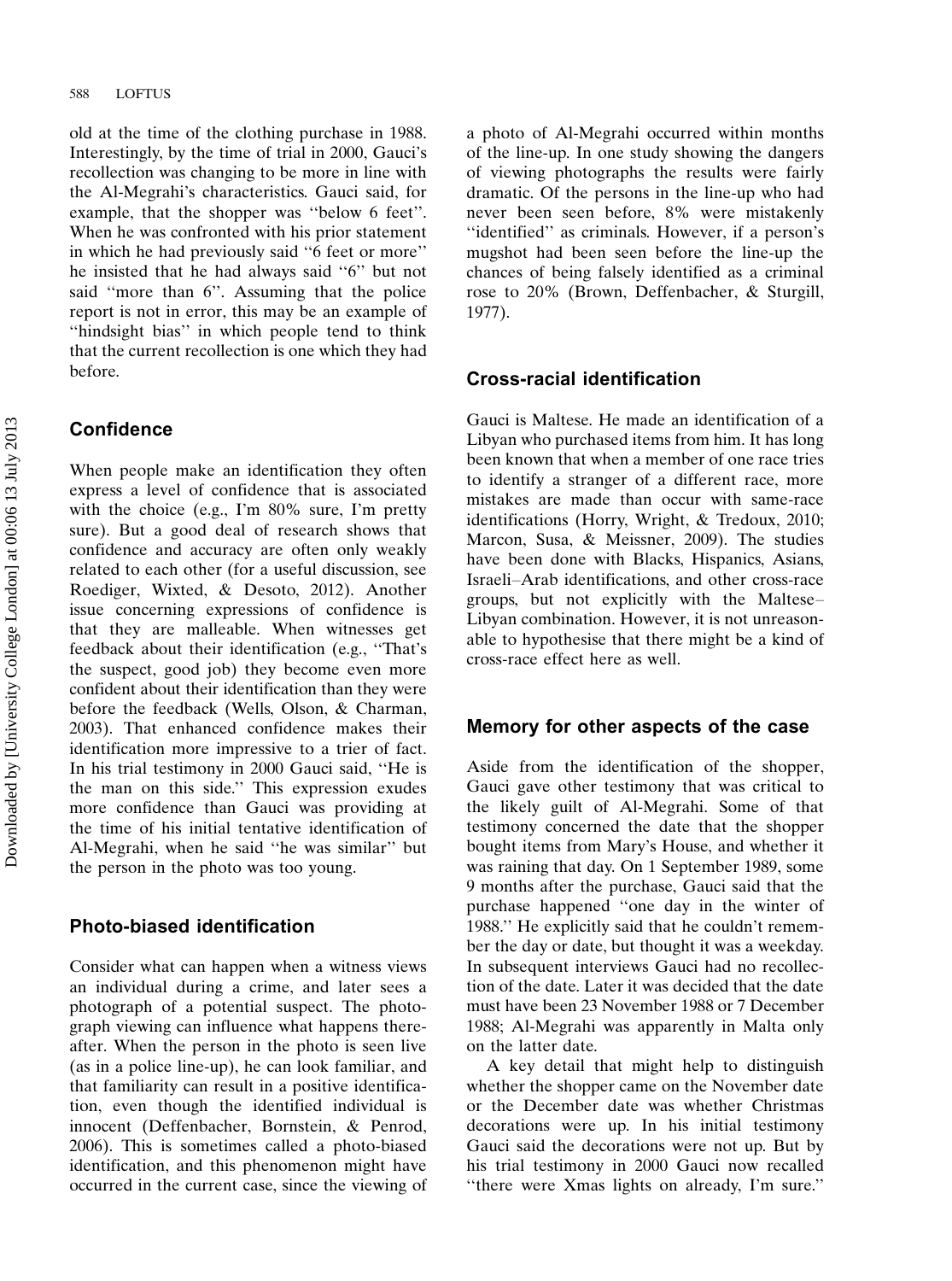His altered testimony was now favouring the later date which would incriminate Al-Megrahi.

Another key detail that might help to distinguish whether the shopper came in November or December was whether it was raining or not on the day of the clothing purchase. At his initial interview Gauci explicitly remembered that the shopper opened the umbrella when he left the store, since it was raining. Later, meteorological analyses suggested that rain was more likely on the early date than the later one. By trial, Gauci's testimony had changed. He would then ''remember'' that it was not raining when the shopper arrived, but then it started dripping.

These changes in Gauci's recollections should naturally cause us to wonder about their explanation. Was it because he had been exposed to new information that altered his memory, in the direction of making it consistent with the government's position that Al-Megrahi was the shopper?

#### FINAL COMMENTS

My analysis identified a number of areas in which Gauci changed his testimony from one point in time to another. More specifically, the statements he gave relatively early on (9 months after the crime) before Al-Megrahi was a suspect differed in many respects from what Gauci would recall later, after Al-Megrahi was a suspect. While the defence attorney did, at trial, point out some of the changes, it might have been useful to compile them and show the entire collection. Since one of the major reasons why someone's testimony changes from one point in time to another is that they have been supplied with new details, it would have been important to try to discover the new details to which Gauci had been exposed. After investigators began to look for Libyans, and began to suspect Al-Megrahi, what kind of information did Gauci receive, either deliberately or inadvertently?

This information, and more, was presented to the Scottish Criminal Cases Review Commission, a commission that reviews cases post-conviction and did so in this case. The Commission is an independent public body, which was established in 1999 and bears the responsibility for reviewing alleged miscarriages of justice in Scotland. The Commission has the power to refer to the High Court of Justiciary any conviction regardless of whether appeals of that conviction have been heard previously. The Commission refers cases

when it believes that a miscarriage of justice might have occurred. In Al-Megrahi's case the Commission expressed deep reservations about the conviction and concluded that it might have been a miscarriage of justice (Adams, 2007; Oliver, 2007). Much of the world knows less about this development, but much more about a different development—namely that Al-Megrahi was released from prison in 2009 and sent back to Libya on compassionate grounds because of advancing cancer. Public outrage was sparked. Al-Megrahi lived with his cancer for a few years and, as noted earlier, died in 2012. One cannot help but wonder whether the outrage over his release might be tempered if those angry individuals were to seriously examine the suspicious eyewitness testimony that led to Al-Megrahi's conviction in the first place. My examination has led me to seriously wonder: Is the Lockerbie bomber still out here?

> Manuscript received 12 January 2013 Manuscript accepted 4 February 2013 First published online 22 February 2013

#### REFERENCES

- Adams, L. (2007, June 29). How the trial of the century ended as our worst embarrassment. The Herald. Retrieved from<http://www.heraldscotland.com>
- Al Megrahi v. Her Majesty's Advocate (Ct. App., H.C.J. 2002).
- Brigham, J. C., Maass, A., Snyder, L. D., & Spaulding, K. (1982). Accuracy of eyewitness identifications in a field setting. Journal of Personality and Social Psychology, 42, 673-681.
- Brown, E., Deffenbacher, K., & Sturgill, W. (1977). Memory for faces and the circumstances of encounter. Journal of Applied Psychology, 62, 311-318.
- Deffenbacher, K. A., Bornstein, B. H., & Penrod, S. D. (2006). Mugshot exposure effects: Retroactive interference, mugshot commitment, source confusion and unconscious transference. Law and Human Behavior, 30, 287-307.
- Frenda, S. J., Nichols, R. M., & Loftus, E. F. (2011). Current issues and advances in misinformation research. Current Directions in Psychological Science, 20, 20-23.
- Her Majesty's Advocate v. Al Megrahi (High Court of Justiciary at Camp Zeist, Opinion of the Court, 2001).
- Horry, R., Wright, D. B., & Tredoux, C. G. (2010). Recognition and context memory for faces from own and other ethnic groups: A remember-know investigation. Memory & Cognition, 38, 134-141.
- Loftus, E. F. (2005). Planting misinformation in the human mind: A 30-year investigation of the